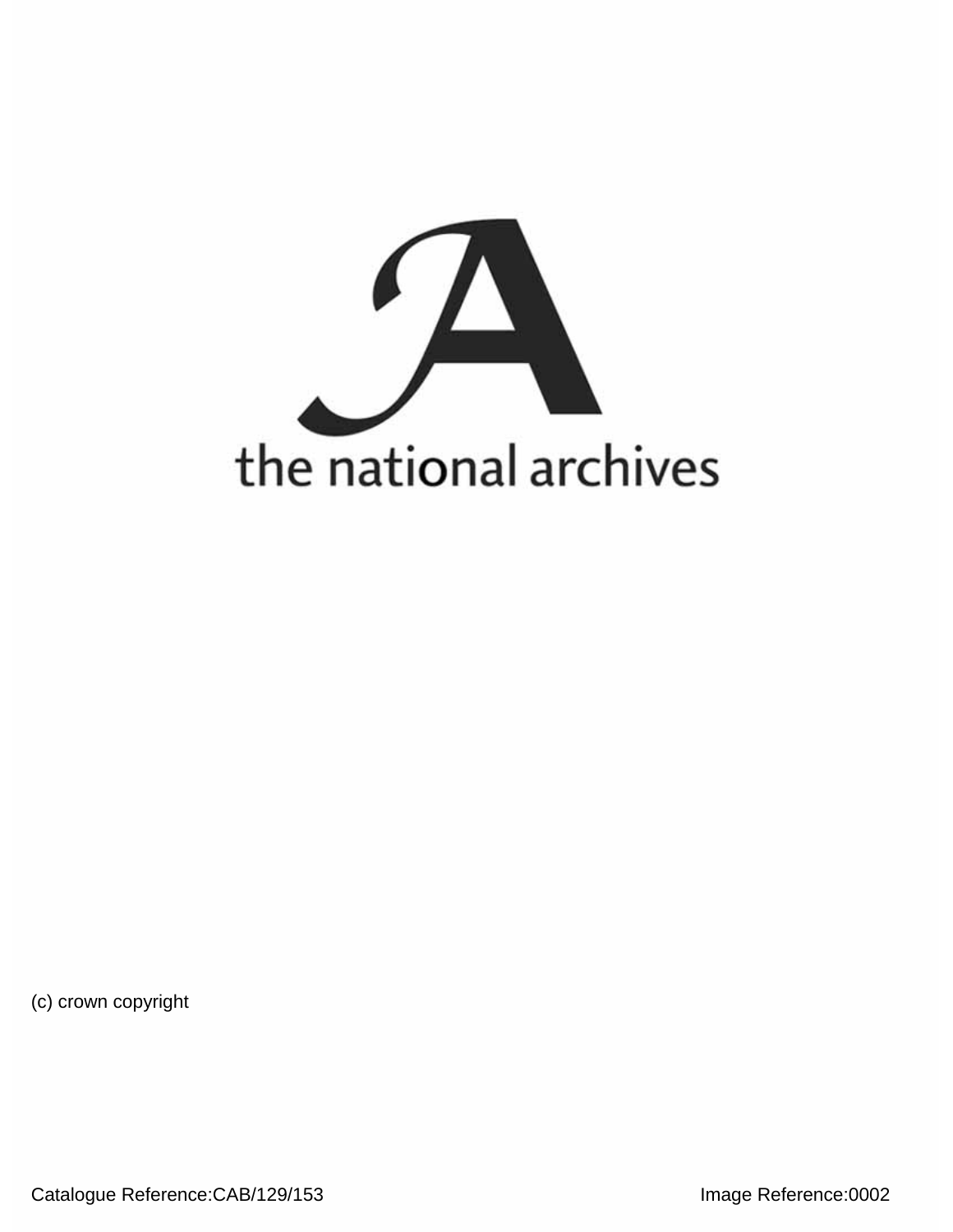# **SECRET**

THIS DOCUMENT IS THE PROPERTY OF HER BRITANNIC MAJESTY'S GOVERNMENT

CP(70) 77 COPY NO

9 October 1970

### CABINET

54

# AIRBUSES AND THE RB211 ENGINE

Memorandum by the Minister of Technology

1. The summary and conclusions in the paper by officials (CP(70) 74) bring out the conflicting and difficult issues which face us. The Cabinet may find it helpful to have my views, as the Minister responsible, on the issues as I see them.

2, The first issue concerns the kind of aircraft industry we want to see in Europe and the part we want the British aircraft industry (at present the most powerful in Europe) to play in it. On this I find myself in complete agreement with the views of the Foreign Secretary as expressed in paragraph 3 of his minute of **7** October 1970. The French, German, and other European Governments clearly attach great importance to the concept of a European aircraft industry as being worthwhile in itself and the only way of avoiding American domination in this field.

3. The BAG 311 and the RB211-S1 offer the best prospect of maintaining an effective base for enabling us to play our full part in a European industry. Without the design capability, skills, organisation and experience of the British Aircraft Corporation (BAC) and Rolls-Royce, we should be weaker and Europe also, The balance of advantage is clearly against further involvement in the A300B. Hawker Siddeley are already partners in that project. It would not provide an adequate basis for launching the RB211-61 and it is difficult to see what advantages we could gain to compensate for the damage done to our own industry (BAG and Rolls-Royce in particular). Government re-entry would involve substantial expenditure without commensurate advantage.

4. I recognise that to undertake the BAC 311 and RB211-61 and Concorde will make it very difficult for me to meet my public expenditure targets for 1974-75 but a decision on the BAC 311 must be taken now and I am sure it would be wrong to accept now all the consequences of abandoning the project because of our Inability to predict the outcome of the joint Anglo/French review of Concorde in March. The public expenditure implications of the Concorde decision must be faced at the time the decision has to be made,

# **SECRET**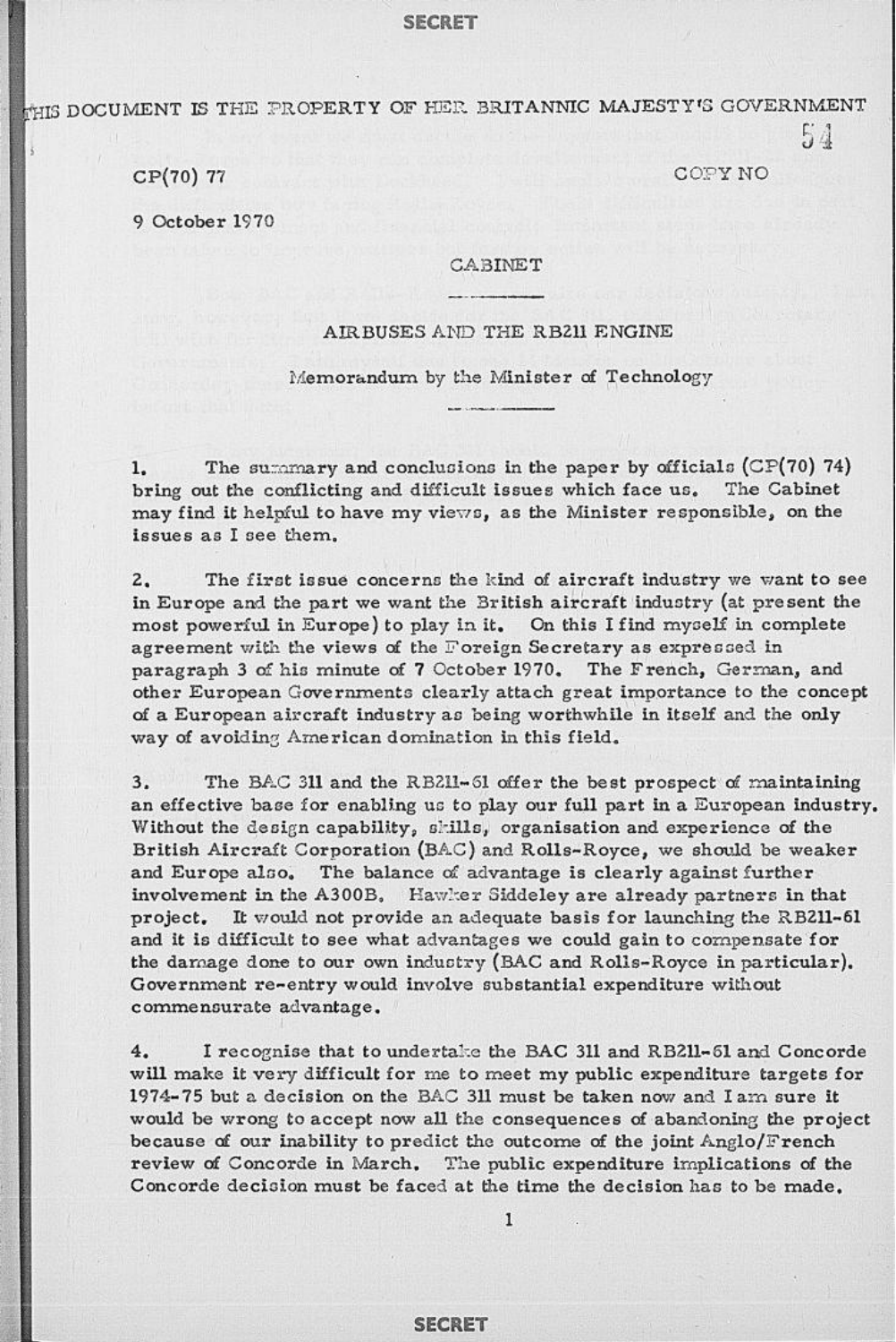#### **SECRET**

5. In any event we must decide on the support that should be given to Rolls-Royce so that they can complete development of the R3211-22 and fulfil their contract with Lockheed, I will explain orally to my colleagues the difficulties now facing Rolls-R.oyce, Their difficulties are due in part to poor management and financial control; important steps have already been taken to improve matters but further action will be necessary.

6, Both BAG and Rolls-Royce now require our decisions quickly. I am sure, however, that if we decide for the BAG 311, the Foreign Secretary will wish for time to explain our reasons to the French and German Governments. I am myself due to see M Mondon on 20 October about Concorde; there would be great advantage in settling our Airbus policy before that date.

7. In my judgment, the BAG 311 should be supported both on its own merits and as an essential foundation for the future. Success cannot be guaranteed, but the potential prizes are great, and in a much wider context than the projects themselves.

J D

Ministry of Technology SW1

9 October 1970

### **SECRET**